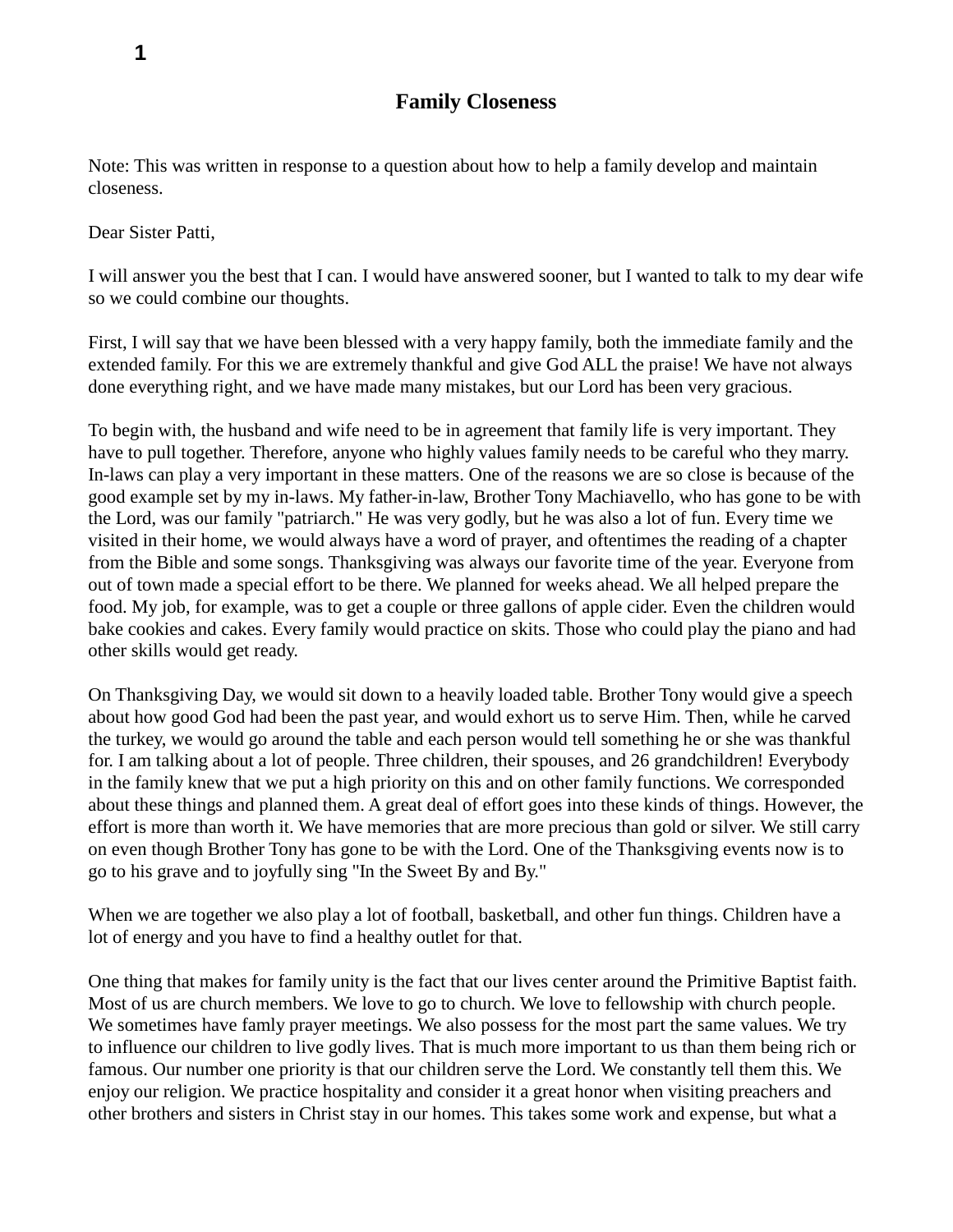joy it is. Our children have church friends in many different places. We enjoy visiting other sister churches when possible.

Since we emphasize family unity, it is a fact that most of our children's best friends are their brothers and sisters and their cousins. They write, email and telephone their cousins quite often.

My dear wife, my mother-in-law, and some of the other good women in our family are always working to make memories. We make a big deal out of every birthday, anniversary, graduation, ordination, etc. that we can. I should have overdosed on birthday cake and ice cream a long time ago! We support each other. We are there for each other. We have driven many miles and made many sacrifices to share in special occasions. We have shared joy and sorrow together. Our women have helped when other women in the family had babies. In fact, my daughter and my sister-in-law recently delivered my latest grandchild at home. Of course, they are nurses and midwives, and I realize that not everyone can do this. When there is a death in the family we all give our best support and comfort. At least one of my children has constantly stayed with my mother-in-law since she has lost her husband. We try to reach out to others also. On those Thanksgivings, after the dinner and we have rested and played some, we invite a number of friends and brothers and sisters in the church over for a singing.

I will say that my in-laws have taught me how to be a good grandparent. My children almost fight for the opportunity to go to their grandparents' house to spend the night. Some grandparents do not want to go to much trouble to accommodate a bunch of grandkids, but they are making a big mistake. As long as my children have a home, their grandmother will have a home too. Brother Tony has fed many a hamburger from the grill to his grandkids. The grandchildren have to behave when are at their grandparents home. They have the same values that we parents do.

The reason I haven't mentioned my own dear father and mother is because they went to be with the Lord before I was married. However, they were the same kind of people as my in-laws and would have fit right in with what I have described.

I hope that this has been helpful. The bottom line is that to have a closeknit family, you have got to be committed to it, and to be willing to put a great deal of effort into it. I believe that the women are the key and we men need to take the spiritual lead and to help our women out all we can. We must sacrifice some of our free time, hobbies, etc., and to invest this time into building the family.

As the children get older, get out of school, move off, get jobs, have different schedules, etc, things become more difficult. However, you must plan, pray, and do the best you can.

We spend a lot of time with our children. We have always been blessed to either have our own little private school or to homeschool. I have driven many miles with a bunch of my boys and others to play basketball. I have kept score at many games. When the children need to talk, we try to always be there for them. Sometimes, late at night, I have heard my dear wife give sound advice to one of the older children who needed good counsel. Sometimes we get so tired that we think we just can't do it, but we remember how important it is, pray for strength, and go on.

Family life is very important. God set up the family in the Garden of Eden. The family is the basic unit of society. I read somewhere that the family is the BULL'S EYE ON SATAN'S TARGET! Satan hates families. We must do the best we can to preserve them.